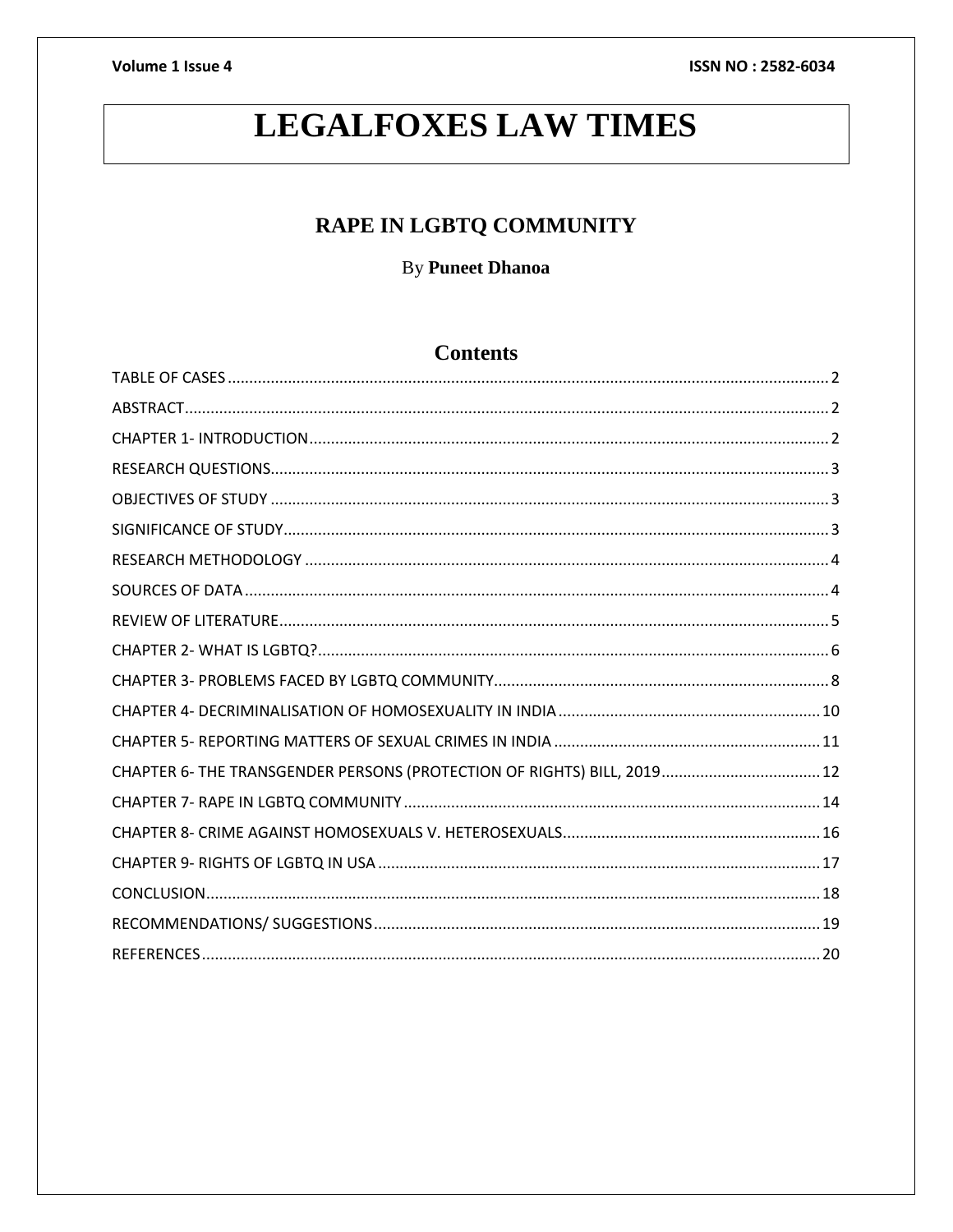### **TABLE OF CASES**

<span id="page-1-0"></span>

|    |                                                                                           | 1. Naz Foundation v. Union of India, (2009) 160 Delhi Law Times     |  |  |  |  |  |  |      |  |     |  |
|----|-------------------------------------------------------------------------------------------|---------------------------------------------------------------------|--|--|--|--|--|--|------|--|-----|--|
|    |                                                                                           |                                                                     |  |  |  |  |  |  |      |  |     |  |
|    | 2. Navtej Singh Johar&Ors. v. Union of India Ministry of Law and Justice Secretary, W. P. |                                                                     |  |  |  |  |  |  |      |  |     |  |
|    |                                                                                           |                                                                     |  |  |  |  |  |  |      |  |     |  |
|    |                                                                                           | 3. K. S. Puttaswamy (Retd.) v. Union of India and Ors., (2017) S.C. |  |  |  |  |  |  |      |  |     |  |
|    |                                                                                           |                                                                     |  |  |  |  |  |  |      |  |     |  |
|    |                                                                                           |                                                                     |  |  |  |  |  |  |      |  |     |  |
|    | 5. Lawrence v. Texas, 539                                                                 |                                                                     |  |  |  |  |  |  | U.S. |  | 558 |  |
|    |                                                                                           |                                                                     |  |  |  |  |  |  |      |  |     |  |
| 7. |                                                                                           |                                                                     |  |  |  |  |  |  |      |  |     |  |

### **ABSTRACT**

<span id="page-1-1"></span>*The decriminalisation of homosexuality led to the addressing of further issues and problems suffered by the LGBTQ people. The community has struggled a lot to get the rights they have today but have a long way to go in order to achieve equality. In most of the countries of the world, homosexuality is a crime and is criminalised with the punishment of up to life imprisonment or the death penalty. The stigma around the community needs to be removed, and the people should be made aware of the violation of the rights of the LGBTQ people, which needs to be addressed as soon as possible. The lack of legislation and laws is one important aspect which hinders their protection from various crimes such as rape, sexual assault, etc. This research work focuses on the prevalent problems regarding crimes against the LGBTQ community and lack of laws to address the same and protect them from being victims of heinous crimes. The research work suggests some steps which can be taken in order to help the community flourish and achieve equality.*

### **CHAPTER 1- INTRODUCTION**

<span id="page-1-2"></span>Forceful indulgence in physical activity against the will of the other person constitutes as sexual abuse. Rape is a kind of sexual abuse and is a heinous crime.The definition in the Indian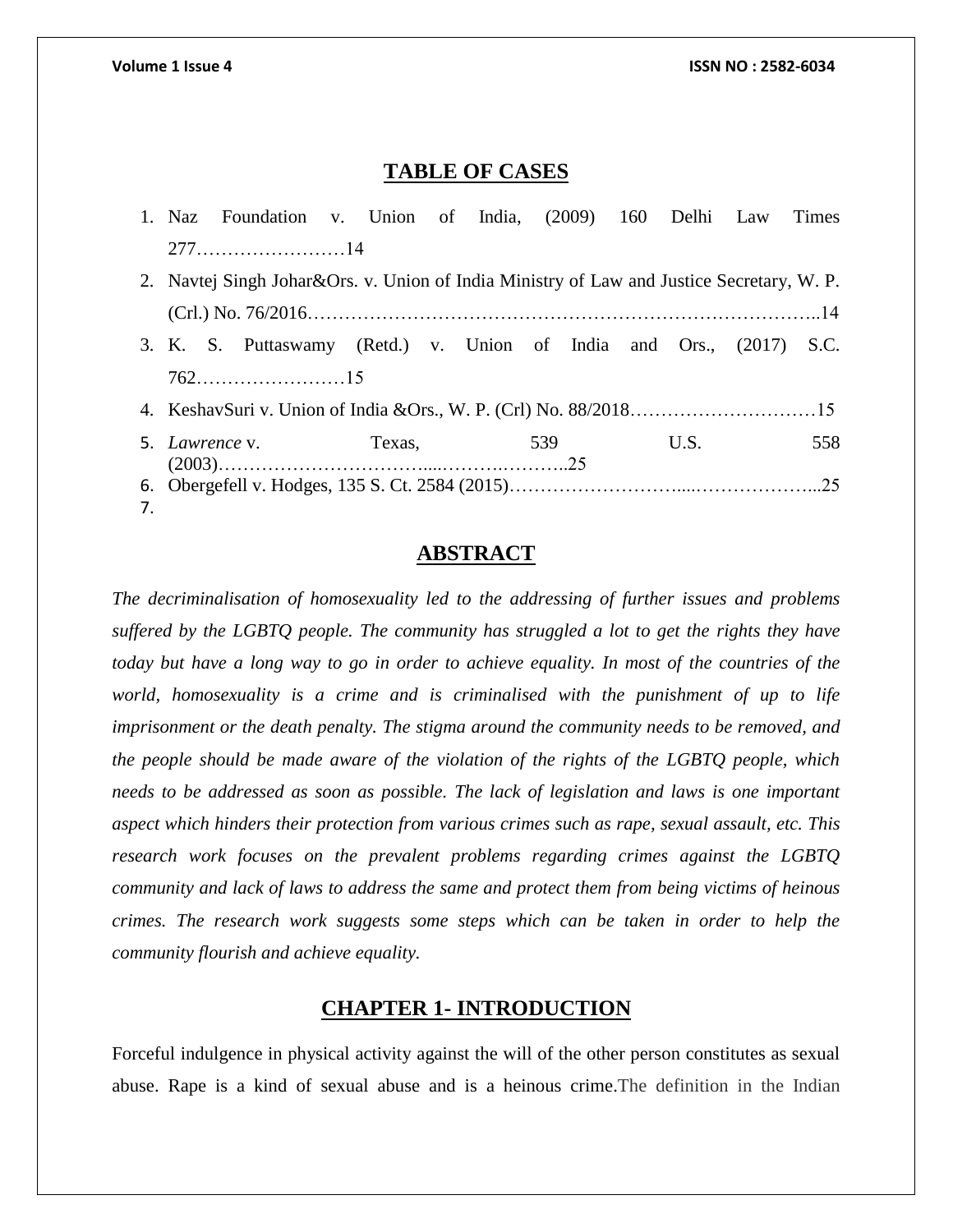Constitution only includes the women being raped by men. It excludes the members of the LGBTQ community and men thatcan also be thesufferers of rape. The definition does not take into account the rights of the LGBTQ community and only focuses on women being the victim at the hands of men. People are not even aware that the lesbians, gay, bisexual, transgender and queer are subject to sexual abuse and crimes as rape as well. Through this study, the aim is to analyse the prevalence of rape in the LGBTQ community and create awareness about the same along with the focus on the absence of legal provisions. The community has been subject to sexual assault and crimes like rape since long times, but their rights have not been recognised adequately. Proper justice and fairness do not prevail with regards to the crimes against the LGBTQ community.

With regards to the LGBTQ community, other than rape, the concept of corrective rape also exists. Women who regard themselves as lesbians are subject to rape so as to correct their behaviour of being a lesbian which is considered deviant in the society. This type of rape is prevalent in Indian society, especially in rural areas due to neglect about the feelings and behaviour of the children by the parents.

# **RESEARCH QUESTIONS**

- <span id="page-2-0"></span> Are the members of the LGBTQ Community subject to offences like rape and sexual abuse?
- Are people aware of the community?
- Are there any laws regarding the protection of the community?

# **OBJECTIVES OF THE STUDY**

- <span id="page-2-1"></span> To create awareness about the existence of sexual abuse and rape in the LGBTQ community.
- To analyse the aspects of its legalisation.
- <span id="page-2-2"></span> To analyse the laws existing in various countries regarding the position ofthe LGBTQ community.

# **SIGNIFICANCE OF THE STUDY**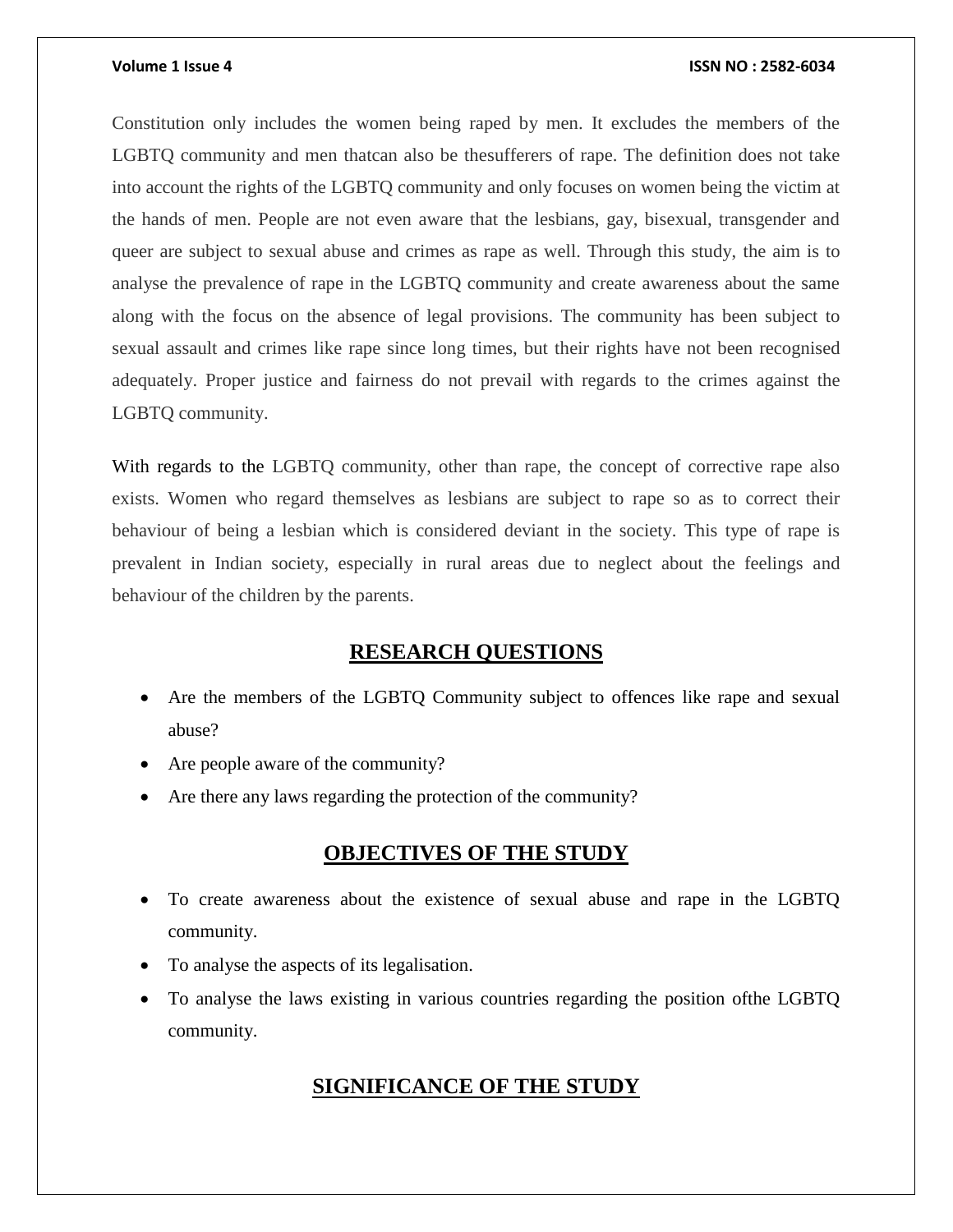This research project will help the society and in general, create awareness about the position of the LGBTQ Community. It will enlighten the people about the plight and sufferings of these people.

It will be helpful to the legislature to create laws which can help the community to attain equality and prevent the discrimination that prevails. It will further help in providing an understanding of the magnitude of sexual assault and rape cases taking place and thus creating laws with regard to their rights to report about such measures and seek justice without humiliation and shame.

# **RESEARCH METHODOLOGY**

## <span id="page-3-0"></span>DOCTRINAL LEGAL RESEARCH

In this study, doctrinal legal research would be used to consider various international legalisations and legal principles with regard to the rape in the LGBTQ community.

## ANALYTICAL LEGAL RESEARCH

In this study, various components of the topic are divided and analysed to come to a conclusion and have knowledge about the existing laws and their sources and shortcomings.

### COMPARATIVE METHOD OF LEGAL RESEARCH

This involves a comparison of various rules to conclude, which can be the best. In this study, the statutes and rules with regards to the topic existing in other countries can be compared with the remedies, if available in India.

## **SOURCES OF DATA**

<span id="page-3-1"></span>There are primarily two sources of data, i.e., primary sources and secondary sources. In this research project, there is the use of the primary sources like the Indian Penal Code, legislatures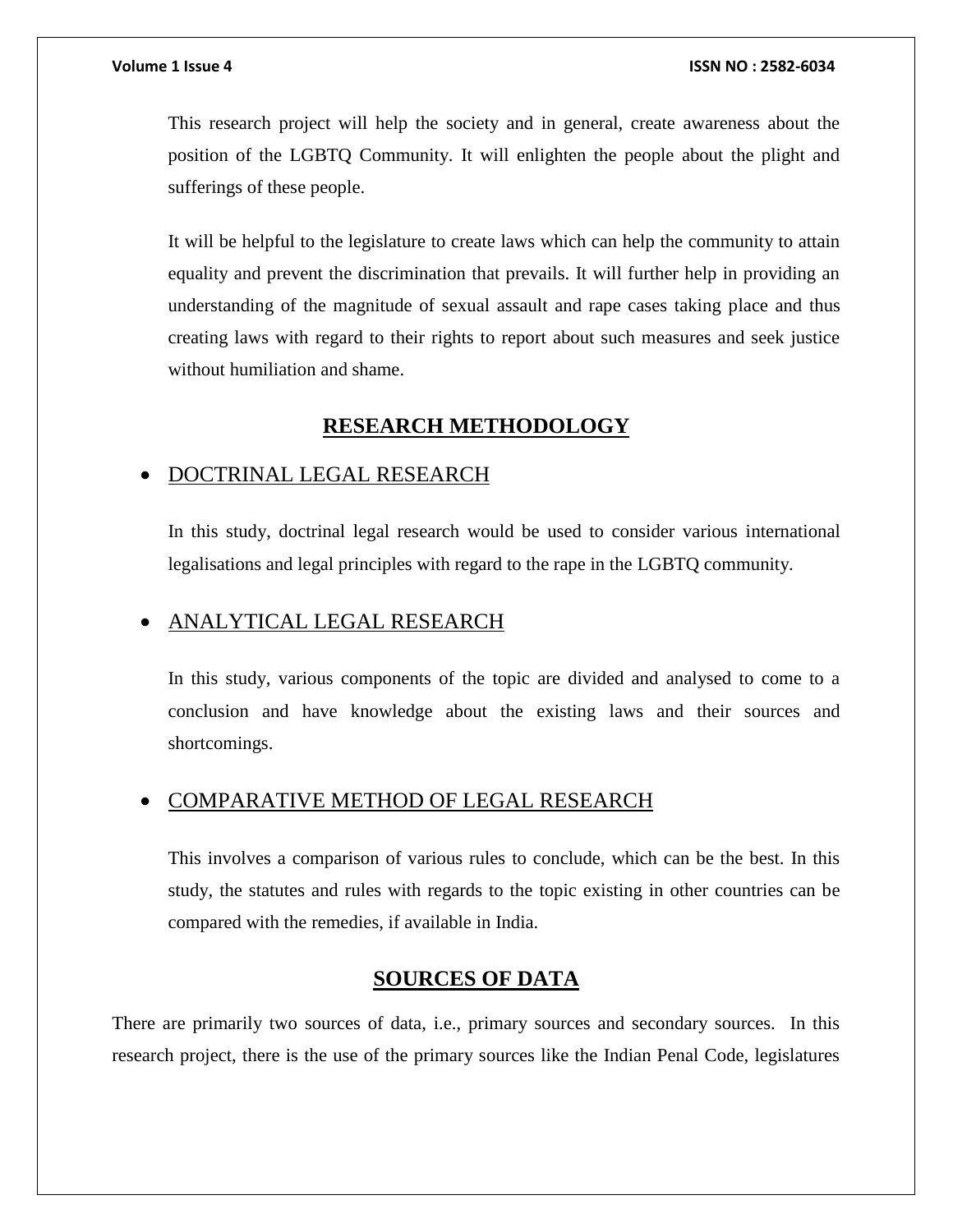$\overline{a}$ 

of different countries and the secondary sources like the research articles, reports and studies on the concerned topic and material available on the internet.

# **REVIEW OF LITERATURE**

<span id="page-4-0"></span>The main sources and statistics available regarding the community were the surveys and studies conducted in countries like the U.S. The developing countries like India neglect the aspects of this community, and even there are no proper demographics available about the number of LGBTQ community members in the country.

**"**Problems faced by LGBT people in mainstream society"<sup>1</sup> bySubhrajit Chatterjee covers the struggles and problems of the community which are usually neglected by the society. It critically analyses the reasons and gives suggestions to overcome them.

"The future of Bisexual Activism"<sup>2</sup> by Camille Holthaus discusses the problems and issues faced by the community along with their needs and the future prospects and what actions are required in the future to ensure equal rights.

"Gendered violence in the socio-legal context"<sup>3</sup> by Christopher Norman Kujat is a research paper that discusses the aspects of gender in rape and considers the issues of sexual assault and rape against men and other communities as well.

"Hate crimes and violence against Lesbian, Gay, Bisexual and Transgender people"<sup>4</sup> by Michelle A. Marzullo and Alyn J. Libman is a research work on the hate crimes against the LGBTQ people, the reasons behind it and future efforts to overcome such evils in the society.

<sup>&</sup>lt;sup>1</sup>Subhrajit Chatterjee, *Problems faced by LGBT people in mainstream society*, 1 INTERNATIONAL JOURNAL OF INTERDISCIPLINARY AND MULTIDISCIPLINARY STUDIES (2014) [https://www.ijims.com/uploads/cae8049d138e24ed7f5azppd\\_597.pdf](https://www.ijims.com/uploads/cae8049d138e24ed7f5azppd_597.pdf)

<sup>2</sup> Camille Holthaus, *The future of Bisexual Activism,* 2 JOURNALS IN GLBTQWORLDMAKING (2014) HTTPS://WWW.JSTOR.ORG/STABLE[/10.14321/](https://www.jstor.org/stable/10.14321/qed.2.1.0022)QED.2.1.0022

<sup>&</sup>lt;sup>3</sup> Christopher Norman Kujat, *Gendered violence in the socio-legal context*, DIVA PORTAL (2017) [http://www.diva](http://www.diva-portal.org/smash/get/diva2:1238438/FULLTEXT01.pdf)[portal.org/smash/get/diva2:1238438/FULLTEXT01.pdf](http://www.diva-portal.org/smash/get/diva2:1238438/FULLTEXT01.pdf)

<sup>4</sup> Michelle A. Marzullo and Alyn J. Libman, *Hate crimes and Violence against Lesbian, Gay, Bisexual and Transgender people,* HUMAN RIGHTS CAMPAIGN (2009) [https://assets2.hrc.org/files/assets/resources/Hatecrimesandviolenceagainstlgbtpeople\\_2009.pdf](https://assets2.hrc.org/files/assets/resources/Hatecrimesandviolenceagainstlgbtpeople_2009.pdf)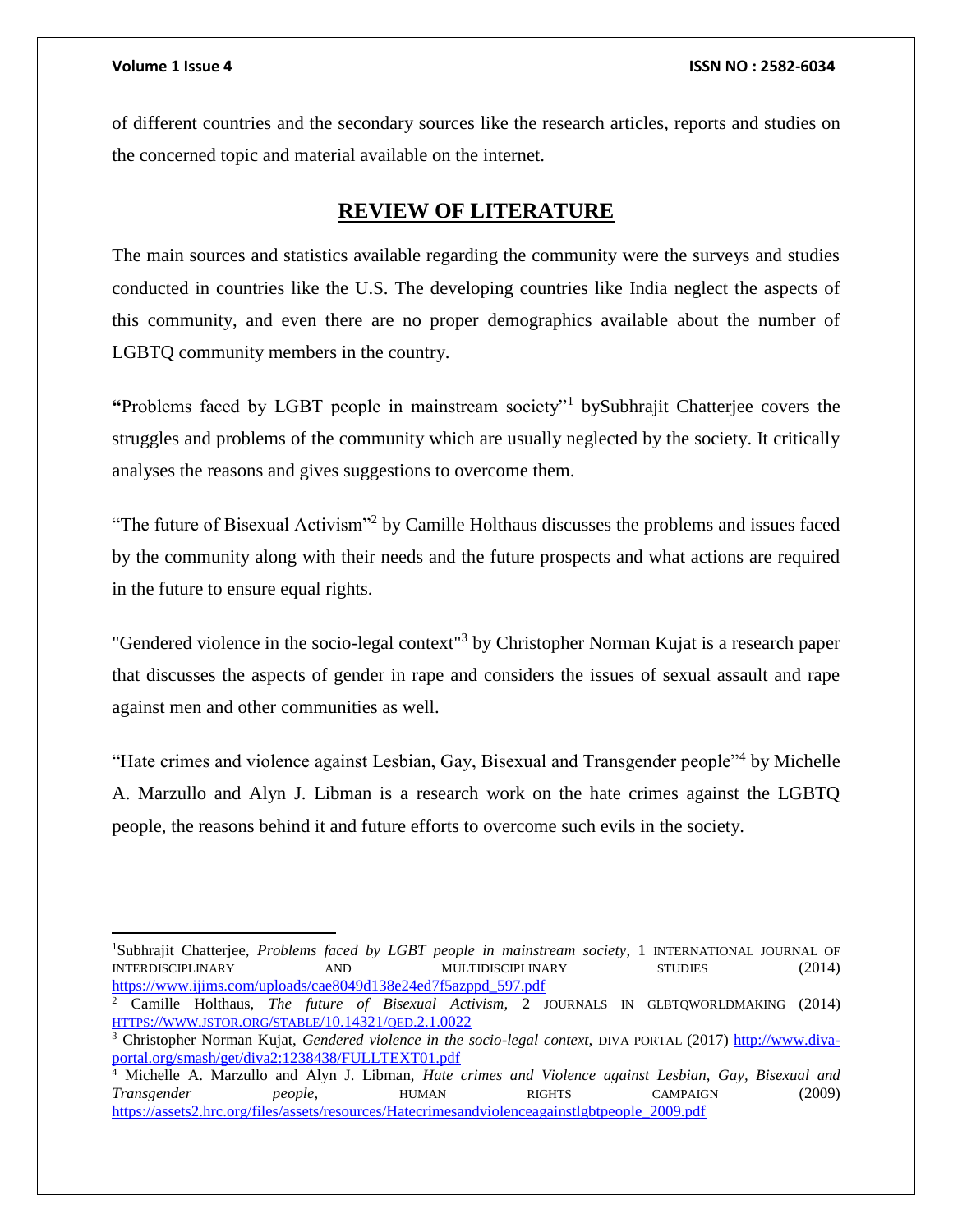The laws regarding the protection of these communities against the crimes that take place also exist in the countries of the West and in countries like Iran, homosexuality is banned and is punishable with the death penalty. So, the information and literature available regarding the community are mostly from the developed countries of the world.

## **CHAPTER 2- WHAT IS LGBTQ?**

<span id="page-5-0"></span>LGBTQ expands to lesbian, gay, bisexual, transgender and queer. This term is used since the 1990s. These words define a person's sexual identity. This term refers to anyone who is nonheterosexual and not just the people mentioned above. The terms are defined as follows:

**Lesbian**–"*A woman whose enduring physical, romantic, and/or emotional attraction is to other women. Some lesbians may prefer to identify as gay or as gay women*." 5

**Gay** –"*The adjective used to describe people whose enduring physical, romantic, and/or emotional attractions are to people of the same sex. Sometimes lesbian is the preferred term for women."*<sup>6</sup>

**Bisexual** –"*A person who has the capacity to form enduring physical, romantic, and/or emotional attractions to those of the same gender or to those of another gender. People may experience this attraction in differing ways and degrees over their lifetime. Bisexual people need not have had specific sexual experiences to be bisexual; in fact, they need not have had any sexual experience at all to identify as bisexual.*" 7

**Transgender –**"*This term refers to an individual whose gender identity does not match or is at some distance from their assigned-sex-at-birth. For some folks, transgender and/or trans are considered to be an umbrella term*.*"* 8

l

<sup>5</sup> What is LGBTQ, GAY CENTER ORG[.https://gaycenter.org/about/lgbtq/](https://gaycenter.org/about/lgbtq/)

<sup>6</sup> *Id*. at 5

<sup>7</sup> *Id*. at 5

<sup>8</sup> LGBTQA Glossary, MICHIGAN STATE UNIVERSITY [https://lbgtrc.msu.edu/educational-resources/glossary-of-lgbtq](https://lbgtrc.msu.edu/educational-resources/glossary-of-lgbtq-terms/)[terms/](https://lbgtrc.msu.edu/educational-resources/glossary-of-lgbtq-terms/)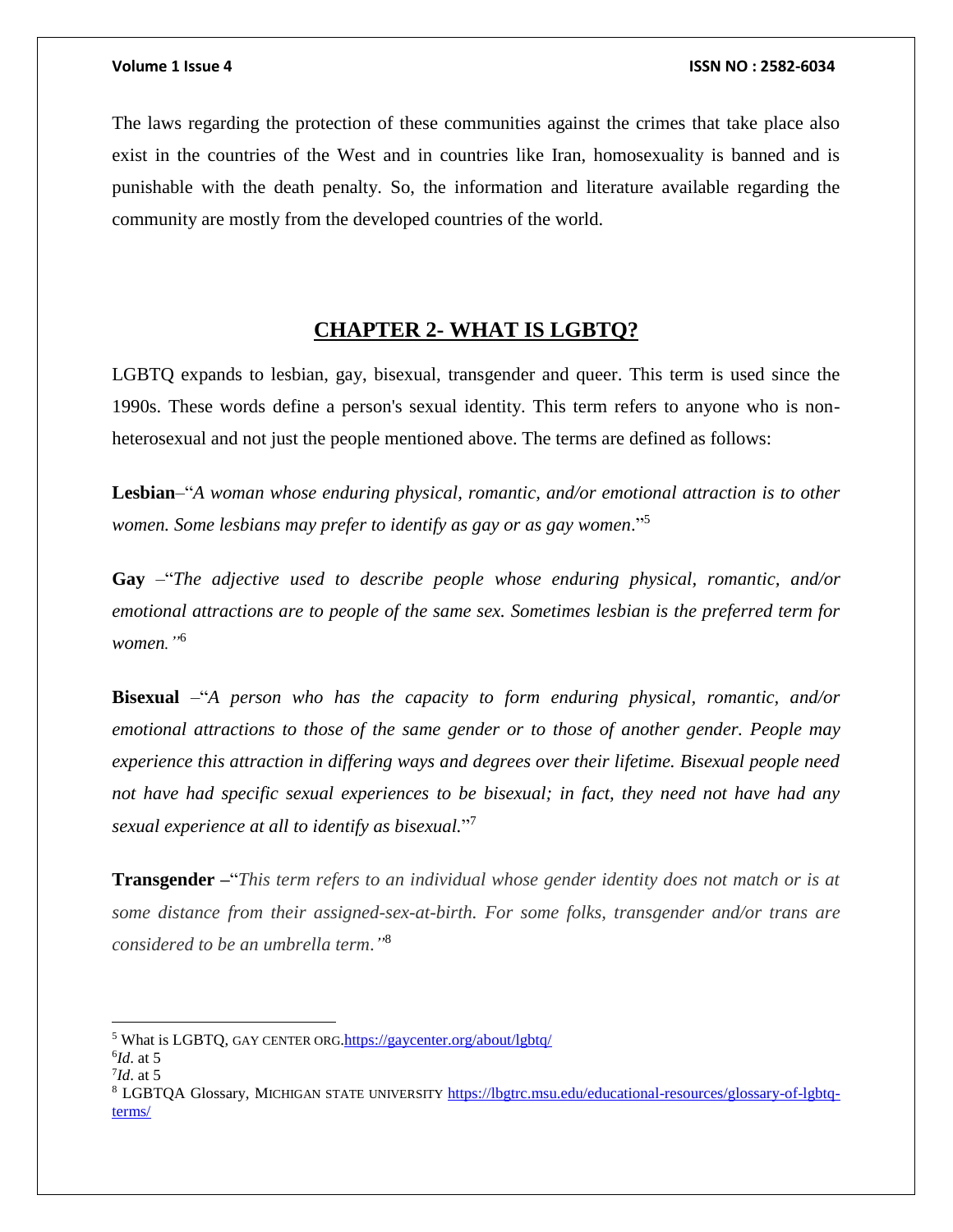**Queer –**"*The term that is used in a few different ways: a catchall term for the LGBTQA+ community; a sexual identities term that is often characterised by the incorporation of fluidity and anti-normativity; academic nomenclature to represent a prolific postmodern feminist theoretical project centred on sexuality and gender. Simultaneously appears in the academic and organising circles in the late 1980s and early 1990s*." 9

The first most widely used word was homosexual, and then homophile was used to represent the community in the 1950s and 1960s. Later due to more involvement of lesbians in public, the phrase "lesbian and gay" came to be used. After the 1969 Stonewall riots, some gay men and lesbian women became non-acceptable of bisexual or transgender people. They thought that bisexuals were the gay men and the lesbian women who were afraid to accept their identity in public and the transgenders were acting too stereotypically.

After 1988, the activists started using the term LGBT thus leading to equal representation of lesbian, gay, bisexual and transgender in the 1990s. The term is very positive and includes the different members of the community. There are variants of the term as well:

- The interchangeability of L and G in the term thus making it LGBT or GLBT
- Extra Qs at the end of the term lead to it being LGBTQ and LGBTQQ, the Qs being Queer and Questioning.
- LGBT+ refers to LGBT and other communities.
- LGBTQIA is referring to lesbian, gay, bisexual, transgender, queer, intersex and asexual.
- LGBTIH has been used in India with H depicting the *hijra*, third gender identity.
- In Canada, the term LGBTQ2 is used to refer to Lesbian, Gay, Bisexual, Transgender, Queer and Two-Spirit.

There has been criticism of the term LGBTQ as well, as it is argued that being transgender has more to be concerned regarding gender identity rather than sexual orientation.

9 *Id*. at 8

 $\overline{\phantom{a}}$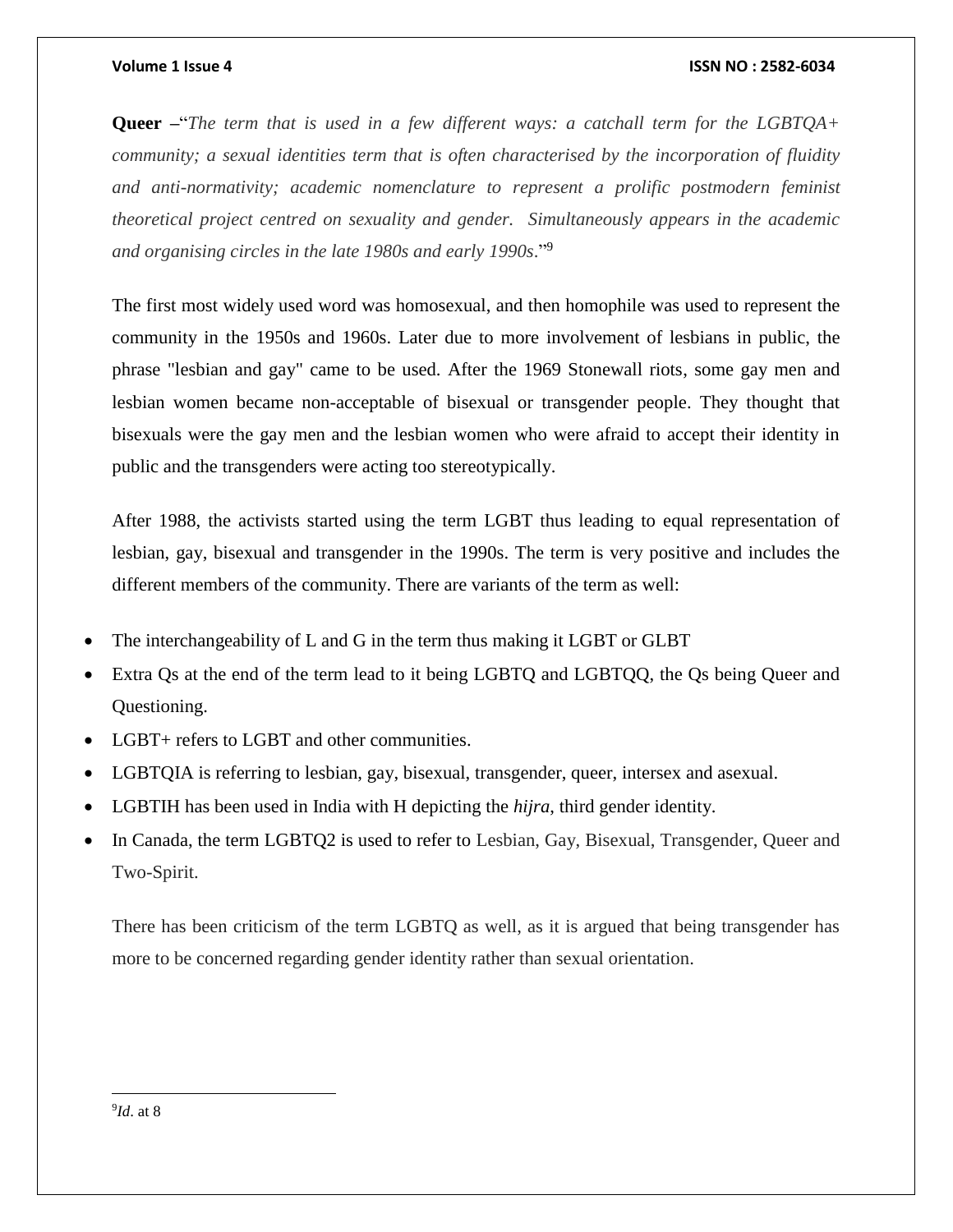### **CHAPTER 3- PROBLEMS FACED BY LGBTQ COMMUNITY**

<span id="page-7-0"></span>The queer people have constantly been facing problems like gender discrimination, inequality, harassment and violence. They have been the victims of sexual assault and other heinous crimes. They face constant harassment at the hands of their colleagues, friends and family members too. They are usually not accepted by their families and thus do not dare to disclose their identities to their families and live a dual role in life hiding their original identity.They are discriminated against at public places like school, markets etc., mistreated and disowned by their own families. They are singled out for physical attack – beaten, sexually assaulted, tortured and killed. In 76 countries, discriminatory laws criminalise private, consensual same-sex relationships, thus exposing them to the risk of arrest, prosecution, imprisonment — even, in at least five countries, the death penalty. $10$ 

Homosexuality is considered as deviant behaviour, and only heterosexuality is considered as the way of acceptance in society. They are often harassed at their workplace and thus has to hide their identity in a fear to lose their job. Many people have been fired because of them being homosexual. There exist no laws as to the protection of the members of the LGBTQ community against workplace harassment.

The young homosexuals are particularly vulnerable, and experience harassment at school or college and the constant pressure of losing their friends and family prevails in their mind thus leading to various mental health issues at a very early age. This discrimination not only denies LGBT people equal access to key social goods, such as employment, health care, education and housing, but it also marginalises them in society and makes them one of the vulnerable groups who are at risk of becoming socially excluded. $11$ 

Homosexuality is criminalised in more than 70 countries in the world. In countries like Iran, Sudan, Saudi Arabia and Yemen, homosexuality is punishable with the death penalty under Shariat Law. Same-sex relations – which are variously criminalised under laws covering sodomy, buggery and "acts against nature" among others – could lead to a prison sentence in 71

 $\overline{a}$ 

<sup>&</sup>lt;sup>10</sup>Subhrajit Chatterjee, *Problems faced by LGBT people in mainstream society*, 1 INTERNATIONAL JOURNAL OF INTERDISCIPLINARY AND MULTIDISCIPLINARY STUDIES (2014) [https://www.ijims.com/uploads/cae8049d138e24ed7f5azppd\\_597.pdf](https://www.ijims.com/uploads/cae8049d138e24ed7f5azppd_597.pdf)  $^{11}i\overline{d}$ .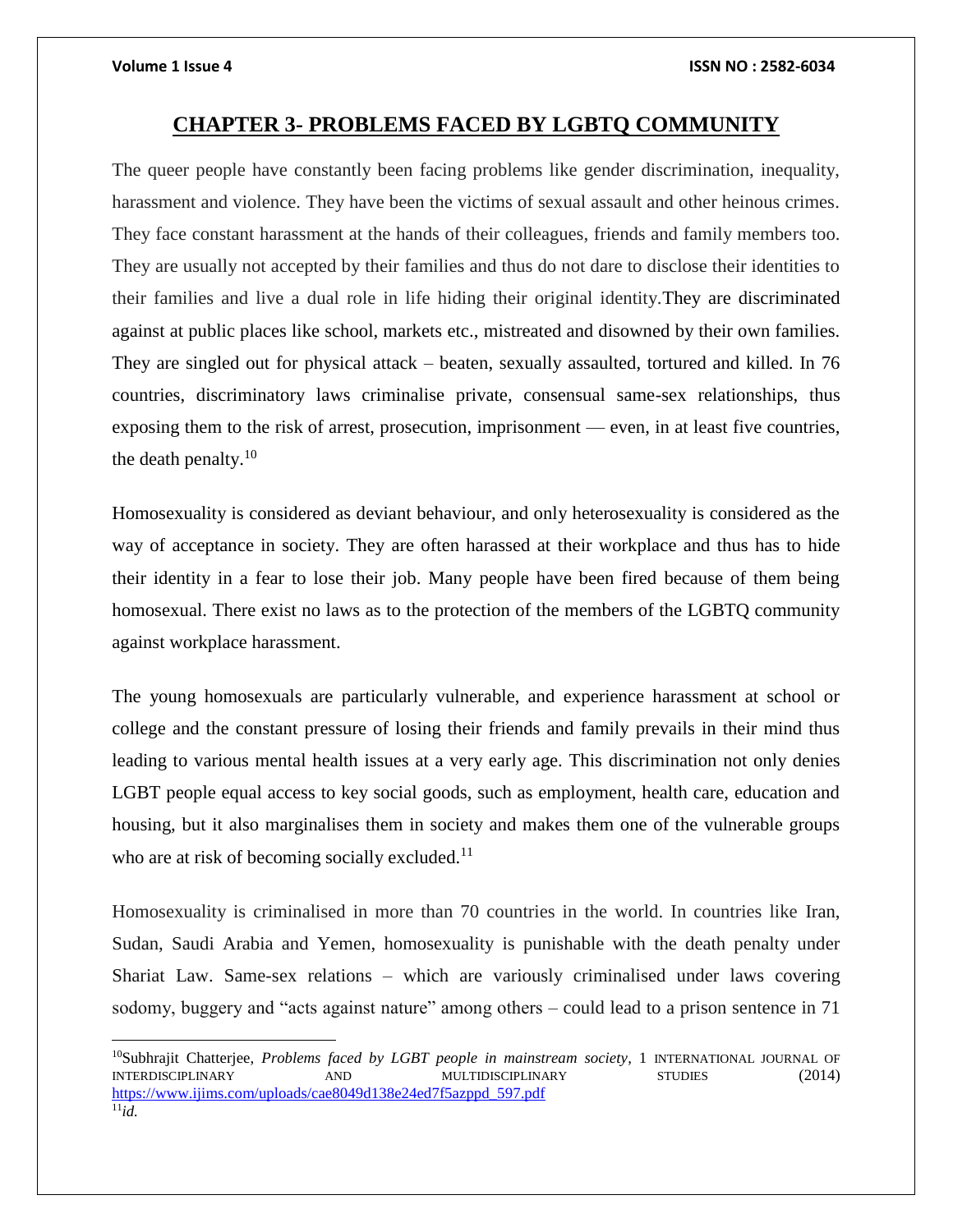states in all.<sup>12</sup> Mostly the countries that follow the Shariat Law has homosexuality criminalised since according to Islamic teachings, sex between two men or sex with the same gender person is considered as sinful.

The major problems faced by the members of the LGBTQ community are:

- Social exclusion
- **Discrimination**
- Homelessness
- Effects of Homophobia on them
- Harassment at the workplace, schools etc.
- Psychological Distress
- Poor economic condition
- Drug abuse

 $\overline{a}$ 

- Lack of facilities
- Hate crimes and violence

Due to all these factors, the members of this community remain deprived of normal life and thus suffer injustice and discrimination in every walk of life and even sometimes think of ending their lives since living by assuming other identities because of fear of the society is equal to being dead for them. All these factors are also responsible for their reduced confidence and belief in themselves, thus reducing their capabilities to do whatever they want to do with full freedom.

<sup>&</sup>lt;sup>12</sup> Gay relationships are still criminalised in more than 72 countries, THE GUARDIAN (2015) [https://www.theguardian.com/world/2017/jul/27/gay-relationships-still-criminalised-countries-report.](https://www.theguardian.com/world/2017/jul/27/gay-relationships-still-criminalised-countries-report)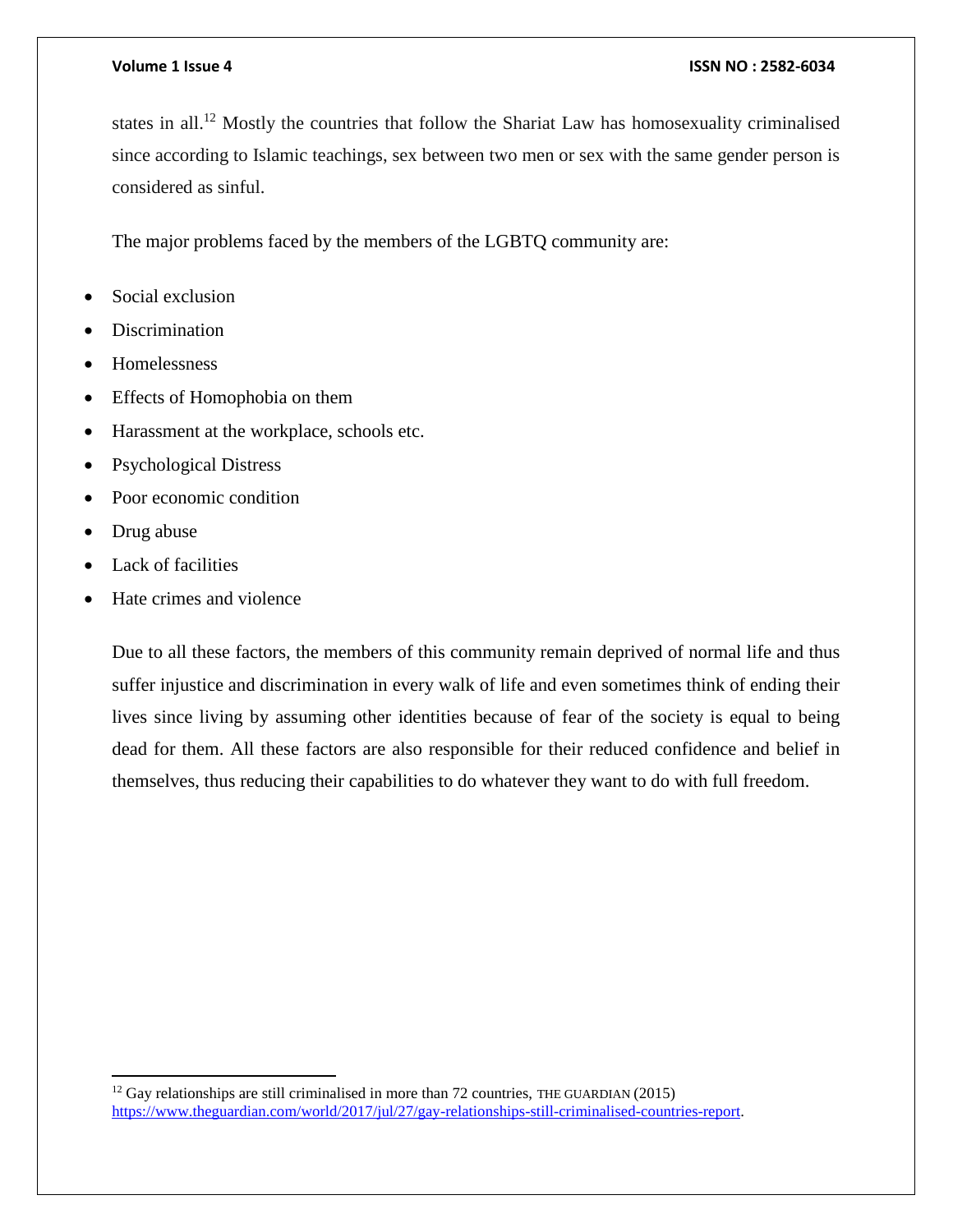## <span id="page-9-0"></span>**CHAPTER 4- DECRIMINALISATION OF HOMOSEXUALITY IN INDIA**

There has been a reference to homosexuality since ancient times in India. Although, the way homosexuals were perceived has been changed. The ancient text of Kamasutra mentions about erotic homosexual behaviour. The inferiority of homosexuals came into consideration when the British came to India in the 18<sup>th</sup> Century.

There is no official record for the number of LGBT people in India, but in the 2012 submission of the government to Supreme Court, it mentions that 2.5 million LGBT people reside in India. There might be a higher number of LGBT people, but they might conceal their identity and not come forward to reveal their identity. The timeline for striking down Section 377 of IPC is as follows:

- **1991**  A report was revealed by AIDS BhedbhavVirodhiAndolan mentioning the violence, extortion etc. faced by gay people in India. It called for the decriminalisation of Section 377.
- **2001** –The Naz foundation filed a PIL in Delhi High Court regarding the constitutionality of Section 377 and the legalisation of homosexuality. The Delhi High Court dismisses the PIL.<sup>13</sup>
- **2006**  The Naz Foundation files a review petition in the Supreme Court and Voices Against 377, a coalition of NGOs supports and joins the petition.
- **2009** Delhi High Court bench decides to strike down Section 377 because of violation of fundamental rights of life, liberty and equality.
- **2013**  Supreme Court does not uphold the Delhi High Court judgment and thus overturns it.
- **2016**  Navtej Singh Johar files a writ petition along with four other people regarding Section 377. <sup>14</sup>
- **2017**  Supreme Court declares privacy as a fundamental right and rules that sexual orientation is an important aspect of privacy. The court, in its judgment, says, "Sexual orientation is an essential attribute of privacy. Discrimination against an individual on the basis of sexual orientation is deeply offensive to the dignity and self-worth of the individual."<sup>15</sup>
- **April 2018** KeshavSuri, famous hotelier files a writ petition as well.<sup>16</sup>

 $\overline{a}$ 

<sup>13</sup>Naz Foundation v. Union of India, (2009) 160 Delhi Law Times 277

<sup>14</sup>Navtej Singh Johar&Ors. v. Union of India Ministry of Law and Justice Secretary, W. P. (Crl.) No. 76/2016

<sup>&</sup>lt;sup>15</sup> K. S. Puttaswamy (Retd.) v. Union of India and Ors., (2017) SC 762

<sup>16</sup>KeshavSuri v. Union of India &Ors., W. P. (Crl) No. 88/2018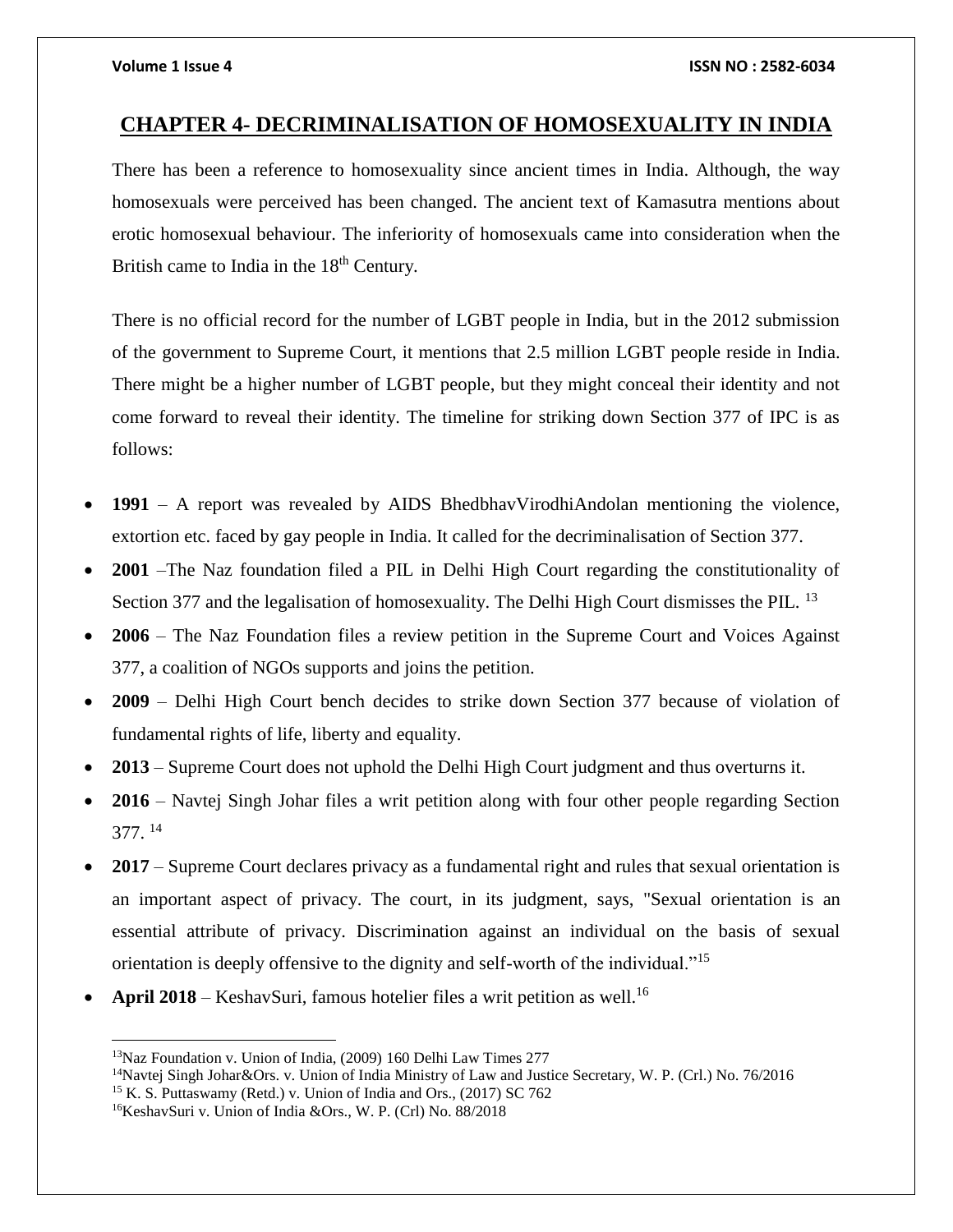**September 2018** – The Supreme Court unanimously scraps Section 377 thus decriminalising homosexuality.<sup>17</sup>

Thus, the movement against the rights of the LGBTQ people triumphed after a long struggle that started three decades ago.

## <span id="page-10-0"></span>**CHAPTER 5- REPORTING MATTERS OF SEXUAL CRIMES IN INDIA**

Earlier due to the criminalisation of the homosexuality and prevalence of Section 377 in India, it fostered the homosexuals to not come forward and report about the crimes since they would be punished. The rights of the homosexuals or people of the LGBTQ community were suppressed and not properly exercised. The victims of sexual assault and rape in the LGBTQ community would never report about the same and thus remain silent. No justice could be delivered to them because of the absence of proper laws which could save them from such crimes. Their identity and sexuality would be questioned and made fun of if they tried to report about the same.

The non-reporting of sexual crimes against them also occurs due to the fear of revelation of their identity, which they keep on hiding due to the pressure of the society, friends and family. The members of the LGBTQ community sometimes do not reveal their identity to their family and friends, and in a case where they suffer from sexual assault and other such crimes, they remain mum due to the fear of the consequences that might follow due to the revelation of them being homosexual or non- heterosexual.Coming out can possibly lead to harassment from those related to supporting professions which include regulation enforcement and clinical specialists. Due to the constant fear of harassment and violence, LGBTQ humans often do not report their experiences of sexual violence. In some cases, the family fails to accept the person due to them being non-heterosexual and do not accept them and thus throws them out of the house.

Thus, fear of such kind forces them to suppress the crime that they have been a victim of and thus not report it. The perpetrators take advantage of this fact and repeatedly harass the victims. For LGBTQ survivors of sexual assault, the identity and stigma around the same hinder them

 $\overline{\phantom{a}}$ 

<sup>17</sup>*Supra* note 14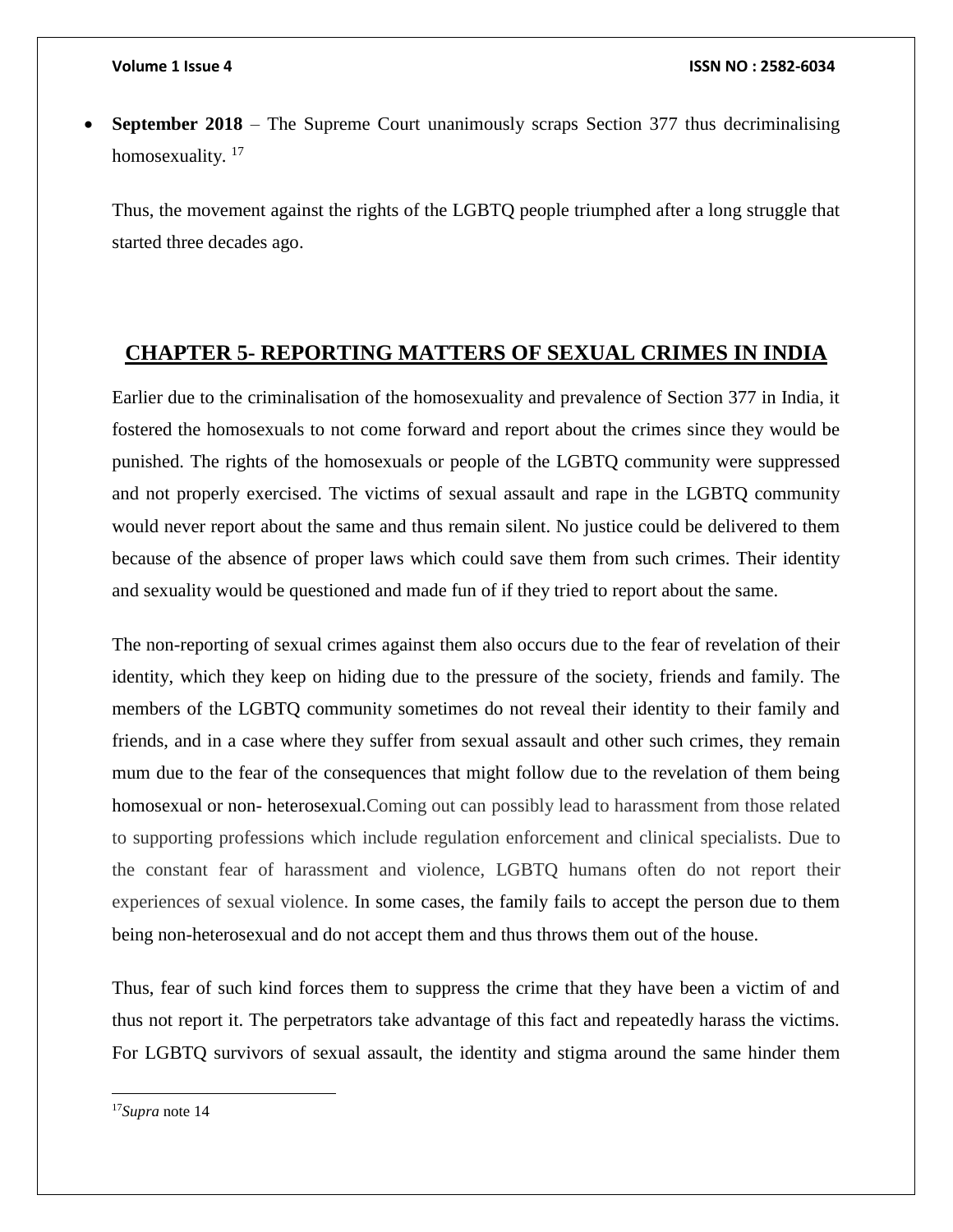from seeking help from police, hospitals, or rape crisis centres, as they harass them, the very assets which must assist them.

There revolves stigma around the fact that men could be raped by men or women could be raped by women or any other such case. Even the definition of rape in the Indian Penal Code considers rape if a man forcibly, without the consent of the woman has sexual intercourse with her. It does not take into account the rape of the people of a particular gender by the same gender. Thus, there is no reference to the members of the LGBTQ community being raped or sexually harassed. Their rights to report such instances are not adequately present.

Only proper reporting of crimes can lead to proper enforcement of the rules and laws and thus delivery of justice to the people. Even if the person who is a lesbian, gay, transgender etc. goes to complain about being a victim of rape, sexual assault etc., they face humiliation at the hands of the police and the absence of proper laws protecting their rights of being raped or sexually assault adds to their problems and worries already existing. Thus, these people remain subdued and suppressed and are not able to report the crimes which they suffer.

# <span id="page-11-0"></span>**CHAPTER 6- THE TRANSGENDER PERSONS (PROTECTION OF RIGHTS) BILL, 2019**

For the welfare and protection of the transgender community in India, this Bill was introduced. This Bill takes into consideration the sufferings and plight of the community and will help them in their upliftment.

The Transgender Persons (Protection of Rights) Bill, 2019, introduced in LokSabha on July 19, 2019, by Mr. ThaawarchandGehlot had two precedents, The Transgender Persons (Protection of Rights) Bill, 2016 and The Transgender Persons (Protection of Rights) Bill, 2018.

Some of the features of the Bill are:

It gives the definition of a transgender. It defines it as one whose gender does not match with the one assigned at birth. It consists of trans-guys and trans-ladies, people with intersex versions, gender-queers, and persons with socio-cultural identities, together with kinnar and hijra. Intersex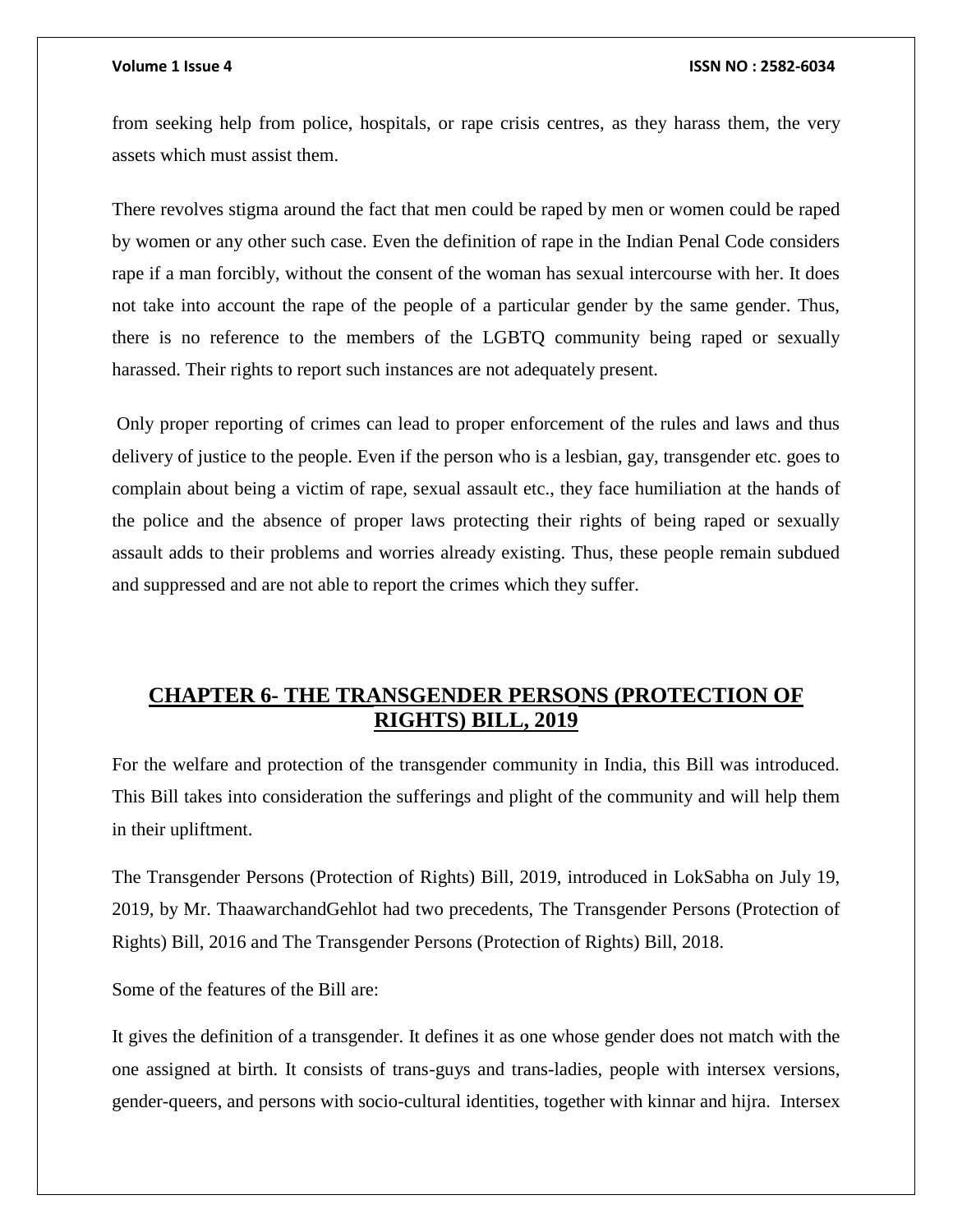versions are described to mean someone who at delivery shows the variation in his or her primary sexual characteristics, outside genitalia, chromosomes, or hormones from the normative standard of male or woman frame.<sup>18</sup>

It aims to prohibit the discrimination of the transgender peoplewith regard to the following:

- **1.** Education
- **2.** Employment
- **3.** Healthcare
- **4.** Access to or enjoyment of goods, facilities, opportunities available to the public
- **5.** Right to movement
- **6.** Right to reside, rent, or occupy the property
- **7.** Access to a government or private establishment in whose care or custody a transgender person is.

A transgender person can apply to the District Magistrate to issue them a transgender person certificate which will help them to change their name or upload documents accordingly.

The right to reside and be included in the household has also been considered in the Bill. If the family of the person cannot take care of the person, then on the order of a competent court, the person can be sent to a rehabilitation centre.

The transgender persons cannot be discriminated in matters of employment, including recruitment and promotion in either public or private entity. In the field of education, any institute funded or recognised by the government should provide facilities like education, sports etc. without any discrimination.

The Bill also takes into consideration the offences against the transgender persons with penalty varying between six months and two years and a fine. The offences considered are as follows:

**1.** Forced or bonded labour

 $\overline{\phantom{a}}$ 

- **2.** Denial of use of public places
- **3.** Removal from household and village
- **4.** Physical, sexual, verbal, emotional or economic abuse

<sup>&</sup>lt;sup>18</sup>THE TRANSGENDER PERSONS (PROTECTION OF RIGHTS) ACT, 2019 NO. 40 OF 2019, Ministry of Law and Justic[ehttp://socialjustice.nic.in/writereaddata/UploadFile/TG%20bill%20gazette.pdf](http://socialjustice.nic.in/writereaddata/UploadFile/TG%20bill%20gazette.pdf)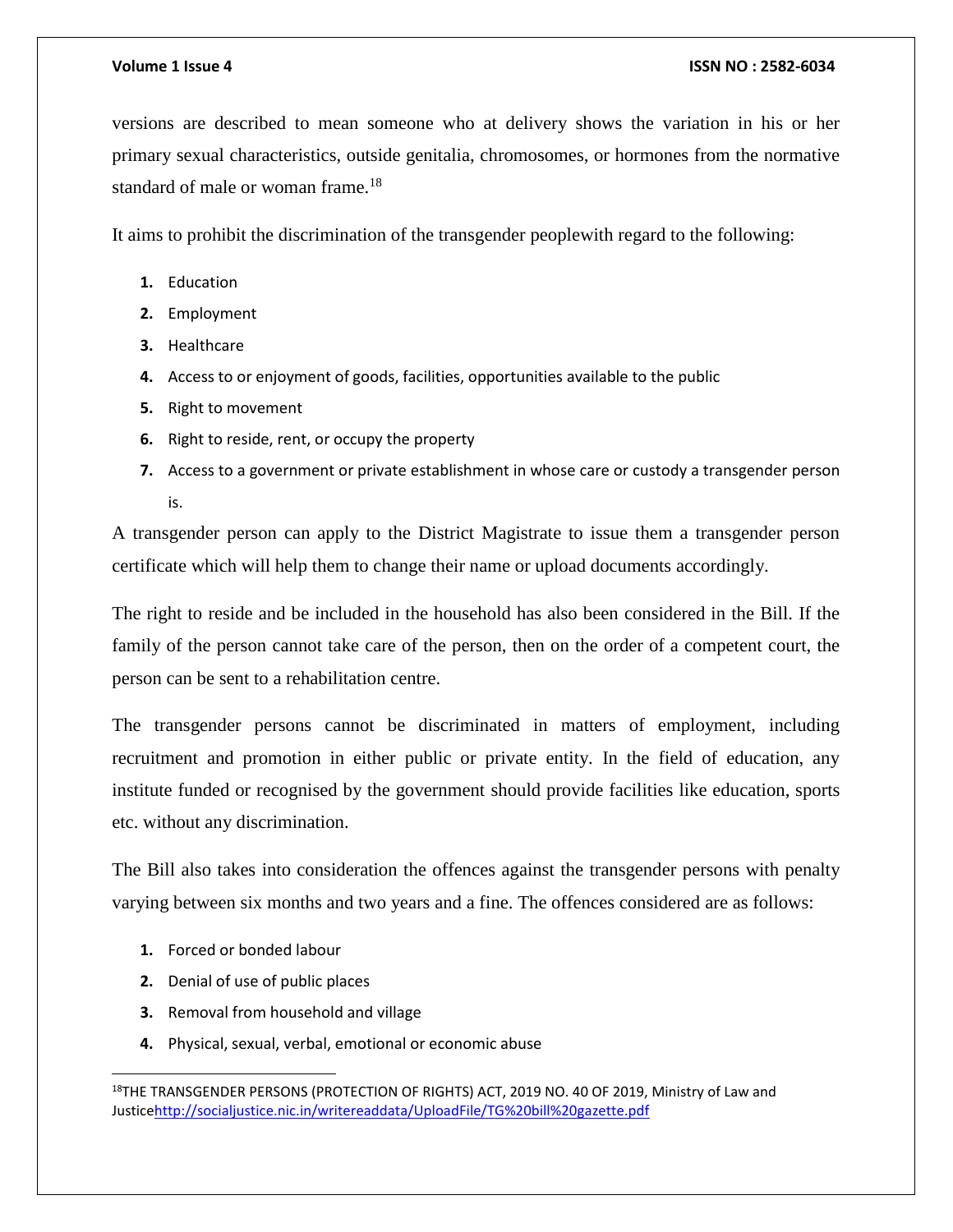$\overline{\phantom{a}}$ 

### **Volume 1 Issue 4 ISSN NO : 2582-6034**

A National Council for Transgender persons (NCT) will be formed consisting of five members from the transgender community and five experts from non-governmental organisations besides other government officials etc. The council will monitor the outcome of policies, legislations and projects for the upliftment of transgender persons as well as advise the central government.

# **CHAPTER 7- RAPE IN LGBTQ COMMUNITY**

<span id="page-13-0"></span>The LGBTQ community has been the constant victim of various types of crimes against them due to their position in society. They have been suppressed continuously since centuries. Their continuous rejection in the social sphere has led to their marginalisation and suppression. They are the victims of various types of crimes including murder, rape, sexual assault, extortion etc. besides being the constant victims of discrimination and oppression.

They are also victims of hate crimes all over the world. As defined in the Oxford dictionary, hate crime is "a crime, typically one involving violence, which is motivated by prejudice on the basis of race, religion, sexual orientation, or other grounds." Year by year, these crimes are increasing. In 2007 alone, 1,265 LGB-biased hate crimes were reported to the FBI, which is a 6-per cent increase from 2006.<sup>19</sup> The crimes against the community not only take place in developing or under-developed countries but also the developed countries.

The people of the community have been victims of sexual assault and rape as well. These are attempted to oppress them or subdue them. Sometimes these are done so as to oppress the people of this community as such behaviour is considered against the social norms. Such crimes are often motivated by hate and bias towards the community. The victims of such crimes often struggle to overcome the incident but at the same time are oppressed and discriminated by the authorities.

<sup>19</sup> Michelle A. Marzullo and Alyn J. Libman, *Hate crimes and Violence against Lesbian, Gay, Bisexual and Transgender people,* HUMAN RIGHTS CAMPAIGN (2009) [https://assets2.hrc.org/files/assets/resources/Hatecrimesandviolenceagainstlgbtpeople\\_2009.pdf](https://assets2.hrc.org/files/assets/resources/Hatecrimesandviolenceagainstlgbtpeople_2009.pdf)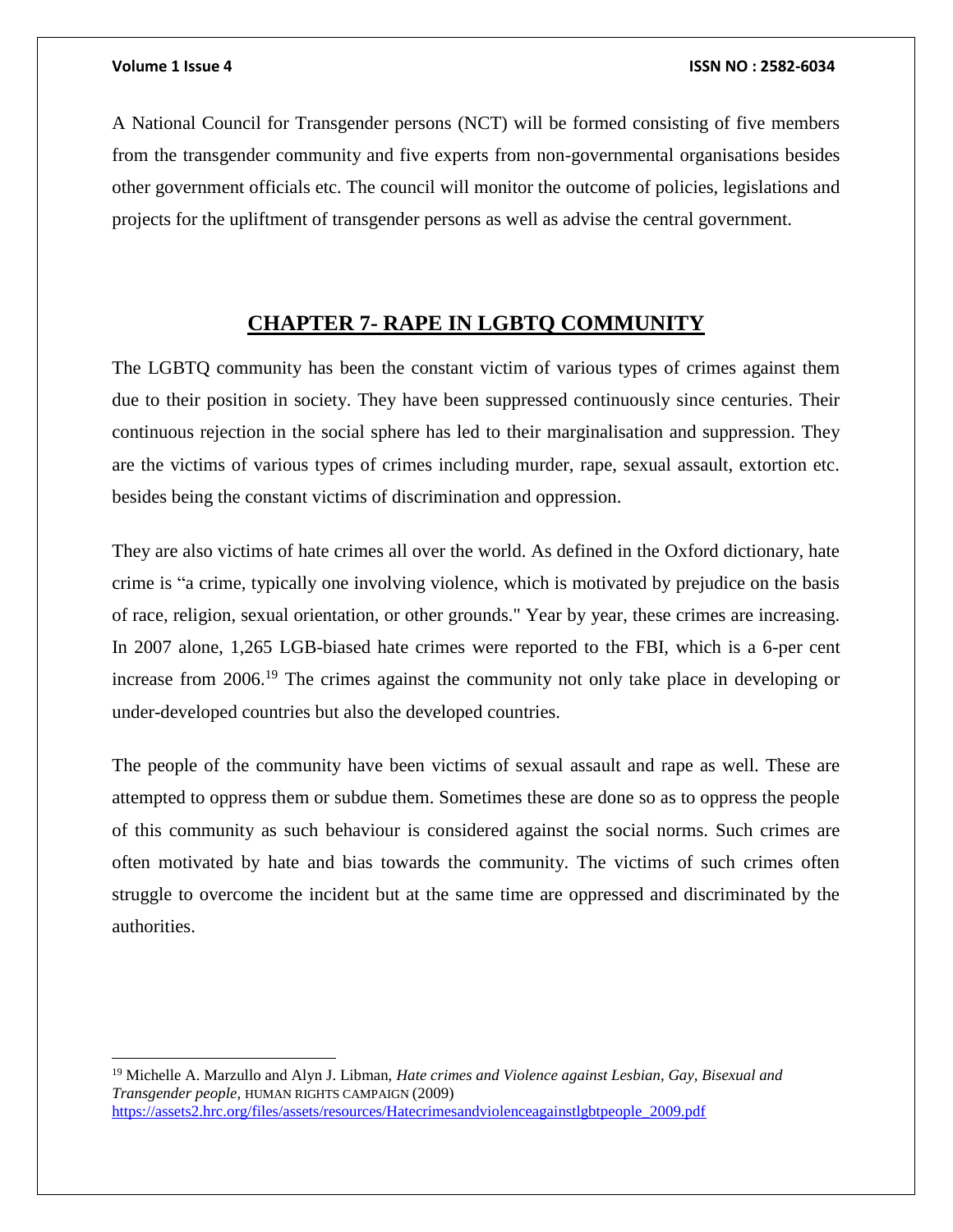The study on discrimination and violence namely "Injustice at every turn: A report of the National Gender Discrimination Survey<sup>"20</sup> had the following results:

- 90 % of respondents were mistreated or harassed at work.
- 6% of respondents reported sexual assault at work
- 22% were sexually assaulted when they tried to access a homeless shelter
- 4% of them reported getting physically assaulted when they were seeking help at rape crisis centres.

### **CORRECTIVE RAPE**

 $\overline{a}$ 

It is a type of hate crime in which people (homosexuals and others) are raped because of their sexual identity or gender identity. It is done to correct that person's deviant behaviour of being a homosexual and to correct it to be a heterosexual. This term was coined in South Africa after well-known cases of corrective rapes of lesbians such as EudySimelane (who was also murdered in the same attack) and ZoliswaNkonyana became public." Corrective rape has often been overlooked. The popularisation of the term has led to the awareness, and the people of the community have come forward to dictate their own stories wherein they were raped to correct their behaviour.

The United Nations UNAIDS 2015 Terminology Guidelines indicates that the term "corrective rape" ought to not be used because it gives off the notion that something desires to be fixed. The guidelines suggest that instead, the term "homophobic rape" should be used. Since women are the majority who are victims of this type of rape, a 2013 global study on HIV/AIDS suggests using the term "lesbian rape".

"Corrective rape is targeted for rape against non-heterosexuals as a punishment for violating gender roles. It is a form of hate crime against LGBT individuals, mainly lesbians, in which the rapist justifies the act as an acceptable response to the victim's perceived sexual or gender orientation and a form of punishment for being gay.Often, the stated argument of the

<sup>20</sup> Grant, J. M., Mottet, L. A., Tanis, J., Harrison, J., Herman, J. L., &Keisling, M., *Injustice at every turn: A report of the National Gender Discrimination Survey.* (2011)

Retrieved from The National Gay and Lesbian Task Force: http://www.thetaskforce.org/ downloads/reports/reports/ntds\_full.pdf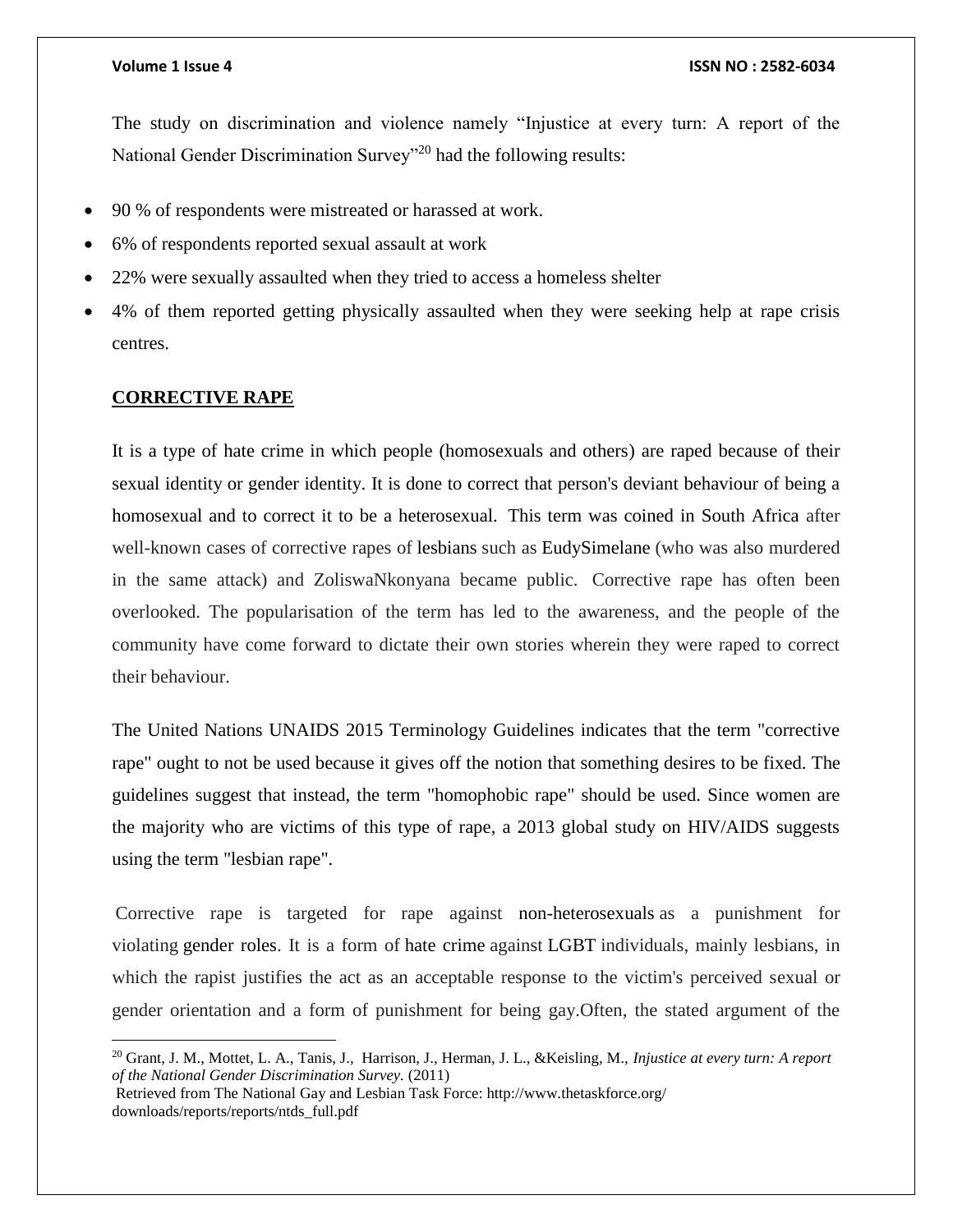$\overline{a}$ 

### **Volume 1 Issue 4 ISSN NO : 2582-6034**

corrective rapist is that the rape will turn the person straight, "correcting" their sex or gender, i.e. make them conform to societal norms.

In India, the parents use corrective rape to correct the child's behaviour which they feel is deviant so as to protect the family name and to prevent the way homosexuals are perceived in society. This happens because of the negative attitude of the society towards the LGBTQ community in general. According to statistics from the Crisis Intervention Team of LGBT Collective in Telangana, India, there have been 15 reported instances of corrective rape that have been reported in the last five years. In general, there has been a 902 per cent increase in reported rapes in India from 1971 to 2012; however, it is estimated that 90% of sex crimes in the country go unreported. $21$ 

## <span id="page-15-0"></span>**CHAPTER 8- CRIME AGAINST HOMOSEXUALS V. HETEROSEXUALS**

It has been seen that the homosexuals or the members of the LGBTQ community are more vulnerable to being victims of different types of crime than those who are heterosexuals. There are higher instances of sexual assault and rape against the homosexuals than the heterosexuals because of their identity.

In the U.S., The CDC's National Intimate Partner and Sexual Violence Survey gave the following statistics $22$ :

- "44 per cent of lesbians and 61 per cent of bisexual women experience rape, physical violence, or stalking by an intimate partner, compared to 35 per cent of heterosexual women.
- 26 per cent of gay men and 37 per cent of bisexual men experience rape, physical violence, or stalking by an intimate partner, compared to 29 per cent of heterosexual men

**<sup>21</sup>**Anna MM Vetticad**,** *India's Bollywood speaks out against rape*, AL JAZEERA (2016) https://www.aljazeera.com/indepth/features/2014/07/india-bollywood-speaks-out-against-rape-201471075423510320.html.

<sup>&</sup>lt;sup>22</sup>The CDC's National Intimate Partner and Sexual Violence Survey, centre for disease control and prevention [https://www.cdc.gov/violenceprevention/datasources/nisvs/index.html.](https://www.cdc.gov/violenceprevention/datasources/nisvs/index.html)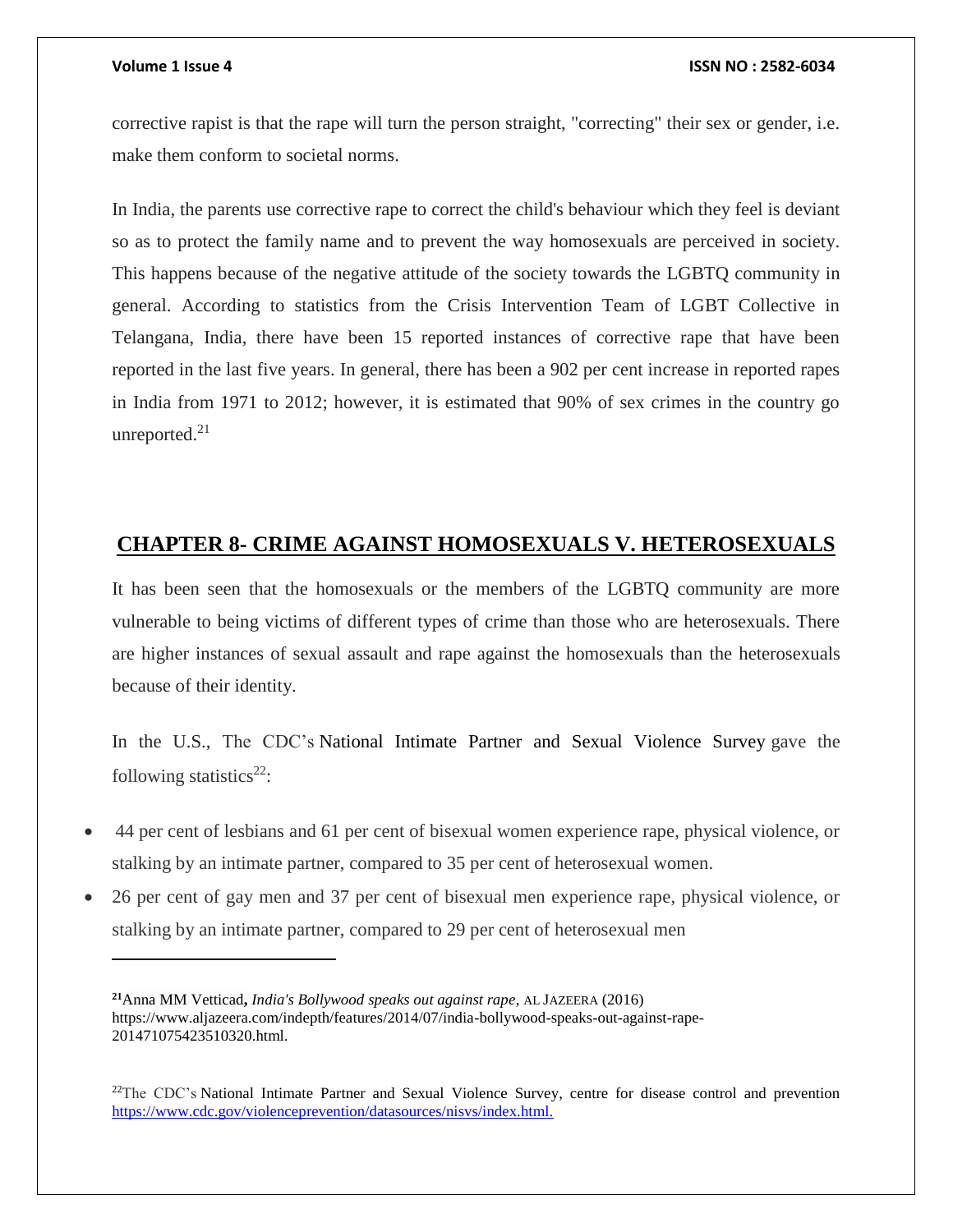- 46 per cent of bisexual women have been raped, compared to 17 per cent of heterosexual women and 13 per cent of lesbians.
- 22 per cent of bisexual women have been raped by an intimate partner, compared to 9 per cent of heterosexual women.
- 40 per cent of gay men and 47 per cent of bisexual men have experienced sexual violence other than rape, compared to 21 per cent of heterosexual men.

A 2011 study analysed data from more than 75 research reports and found that lesbian and bisexual women may be up to 3 times as likely as heterosexual women to report having been sexually assaulted during their lifetime; gay men may be up to 15 times as likely as heterosexual men to report having been sexually assaulted during their lifetime.<sup>23</sup>

Sexual violence towards the LGBTQ community has various forms like gender bullying in colleges and the workplace, road harassment, sexual harassment etc. Members of the LGBTQ communityare victims of hate crimes and do not have equal rights as heterosexual people. LGBTQ sufferers of sexual assault have much less access to services/laws that defend them. Reporting their sexual attack might also mean they should reveal themselves as LGBTQ, which isn't always viable. Coming out can lead to extra harassment from those who are in supporting professions which include regulation enforcement and clinical specialists.

## **CHAPTER 9- RIGHTS OF LGBTQ IN USA**

<span id="page-16-0"></span>The USA recognises the rights of the LGBTQ community, and thus continuously makes provisions regarding their well being and upliftment. There exist a variety of laws in the country which protect the community from the stigma and suppression of the society and the way the community is looked upon. Some of the laws and legislations are as follows:

<https://www.ncbi.nlm.nih.gov/pmc/articles/PMC3118668/>

 $\overline{\phantom{a}}$ 

**<sup>23</sup>**The prevalence of sexual assault against people who identify as Gay, Lesbian or Bisexual in the United States: A systematic review, NATIONAL CENTRE FOR BIOTECHNOLOGY INFORMATION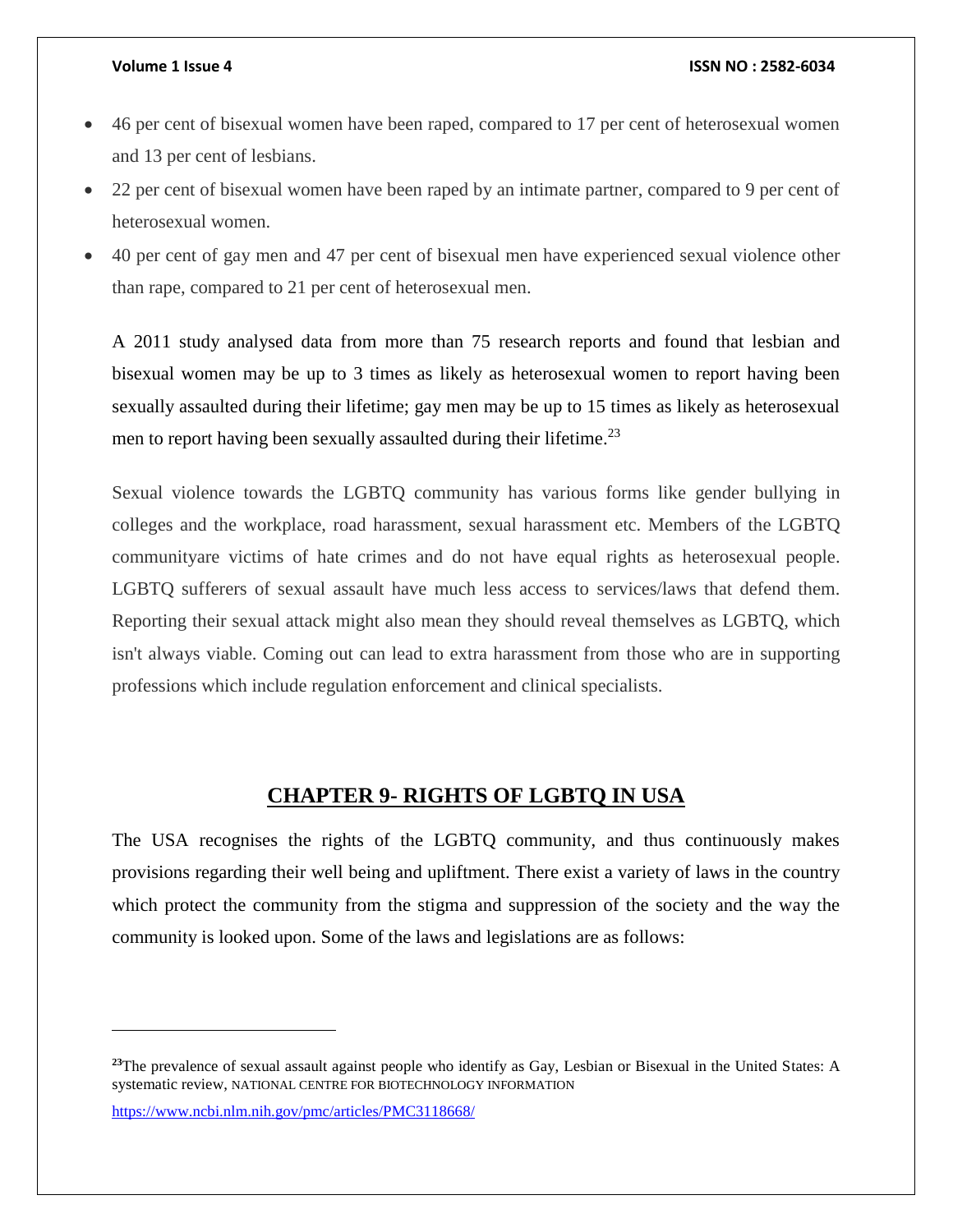After the ruling in the Supreme Court case of Lawrence v. Texas<sup>24</sup>, sexual activity between people of the same sex was recognised to be legal.

In 2015, the Supreme Court ruling of Obergefell v. Hodges<sup>25</sup>, made marriage between same-sex couples to be legal.

There exist laws regarding discrimination based on sexual orientation in the country which though vary state by state.

Under [Matthew Shepard and James Byrd, Jr. Hate Crimes Prevention Act,](https://en.wikipedia.org/wiki/Matthew_Shepard_and_James_Byrd,_Jr._Hate_Crimes_Prevention_Act) hate crimes based on sexual orientation are banned.

[Title VII of the Civil Rights Act of 1964p](https://en.wikipedia.org/wiki/Title_VII_of_the_Civil_Rights_Act_of_1964)revents employment discrimination based on gender identity.

In 2015, the Supreme Court ruling of Obergefell v. Hodges allowed the adoption of children by a same-sex married couple.

Asylum on the basis of gender identity or sexual expression is allowed and codified under the U.S. Federal Law.

Health protection on the basis of sexual expression is also available in the country.

The Equality Act is a bill passed in the House of Representatives on May 17, 2019, that could amend the Civil Rights Act to "limit discrimination on the basis of the sex, sexual

orientation, gender identity, or pregnancy, childbirth, or a related medical condition of a person, in addition to because of sex-primarily based stereotypes."<sup>26</sup>

# **CONCLUSION**

<span id="page-17-0"></span>LGBTQ people have unique sexual orientation and face discrimination and exclusion. Lesbian, gay, bisexual and transgender people have long been trying to strive for racial and financial

l

<sup>24</sup>*Lawrence* v. Texas, 539 U.S. 558 (2003)

<sup>25</sup>Obergefell v. Hodges, 135 S. Ct. 2584 (2015)

<sup>&</sup>lt;sup>26</sup> Eric Bachman, *What is The Equality Act And What Will Happen If it Becomes a Law, FORBES (May 30, 2019,* 09:29 am[\)https://www.forbes.com/sites/ericbachman/2019/05/30/what-is-the-equality-act-and-what-will-happen-if](https://www.forbes.com/sites/ericbachman/2019/05/30/what-is-the-equality-act-and-what-will-happen-if-it-becomes-a-law/)[it-becomes-a-law/](https://www.forbes.com/sites/ericbachman/2019/05/30/what-is-the-equality-act-and-what-will-happen-if-it-becomes-a-law/)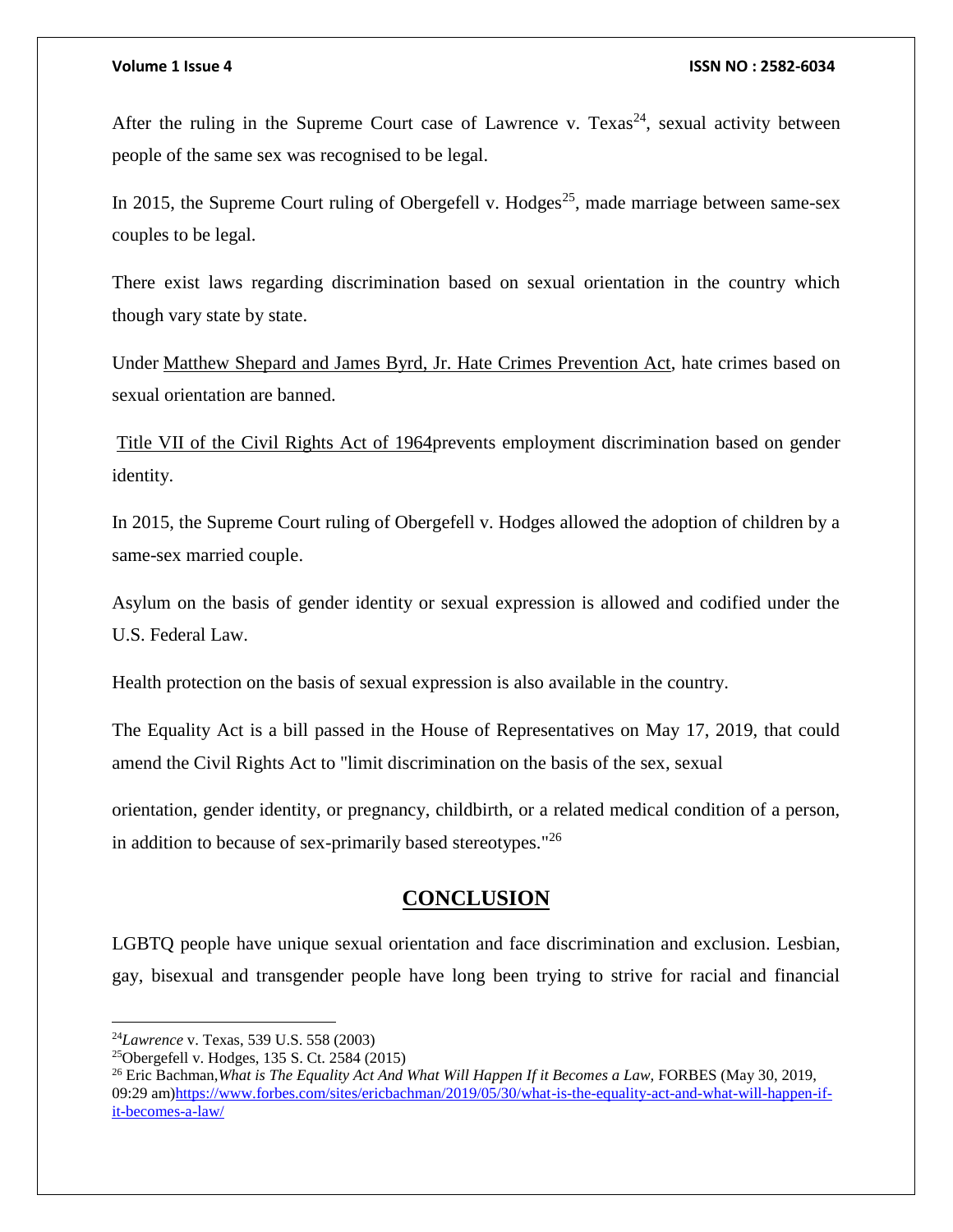justice. The public, in general, is unaware of the community, and there are neglect and stigma revolving around the sexuality of a person or being LGBTQ. The behaviour of such people is considered deviant, and they are not accepted in society. There is a need for proper laws to be enacted and implemented in order to give equality to the community. There are many countries where homosexuality is criminalised with sentences like even the death penalty in some countries. There are some countries where homosexuality is not criminalised, but same-sex marriages are criminalised. In such cases, the rights of these people to choose their life partner are violated. Some countries have laws as to the adoption of children by same-sex married couples, but there are very few countries where such provisions are available. The rights of the community must be considered at the global level, and laws must be present in every country to protect the community.

There is ignorance of the fact that the members of the LGBTQ Community can be victims of crimes such as sexual assault and rape. This ignorance is harmful as the victims of such crimes do not avail proper justice, and in the process of reporting of such crimes, they are the ones who face humiliation and disrespect.

Thus, the members of the LGBTQ Community face lots of complications throughout their life and face trauma and mental stress. Their non-acceptance in society is a major concern for them, and this is the reason why most of them do not come out publicly and hide their identities and live their lives by being disguised.

### **RECOMMENDATIONS/ SUGGESTIONS**

<span id="page-18-0"></span>The people of the community need support for their rights to be considered and properly enforced. There is a dire need for changes to be made in order to improve their lives. With the collective efforts of the public and the competent authorities, the problems that they suffer can be solved.

Efforts must be made by individuals and institutions for the sake of the people of the LGBTQ Community. Some of them being as follows: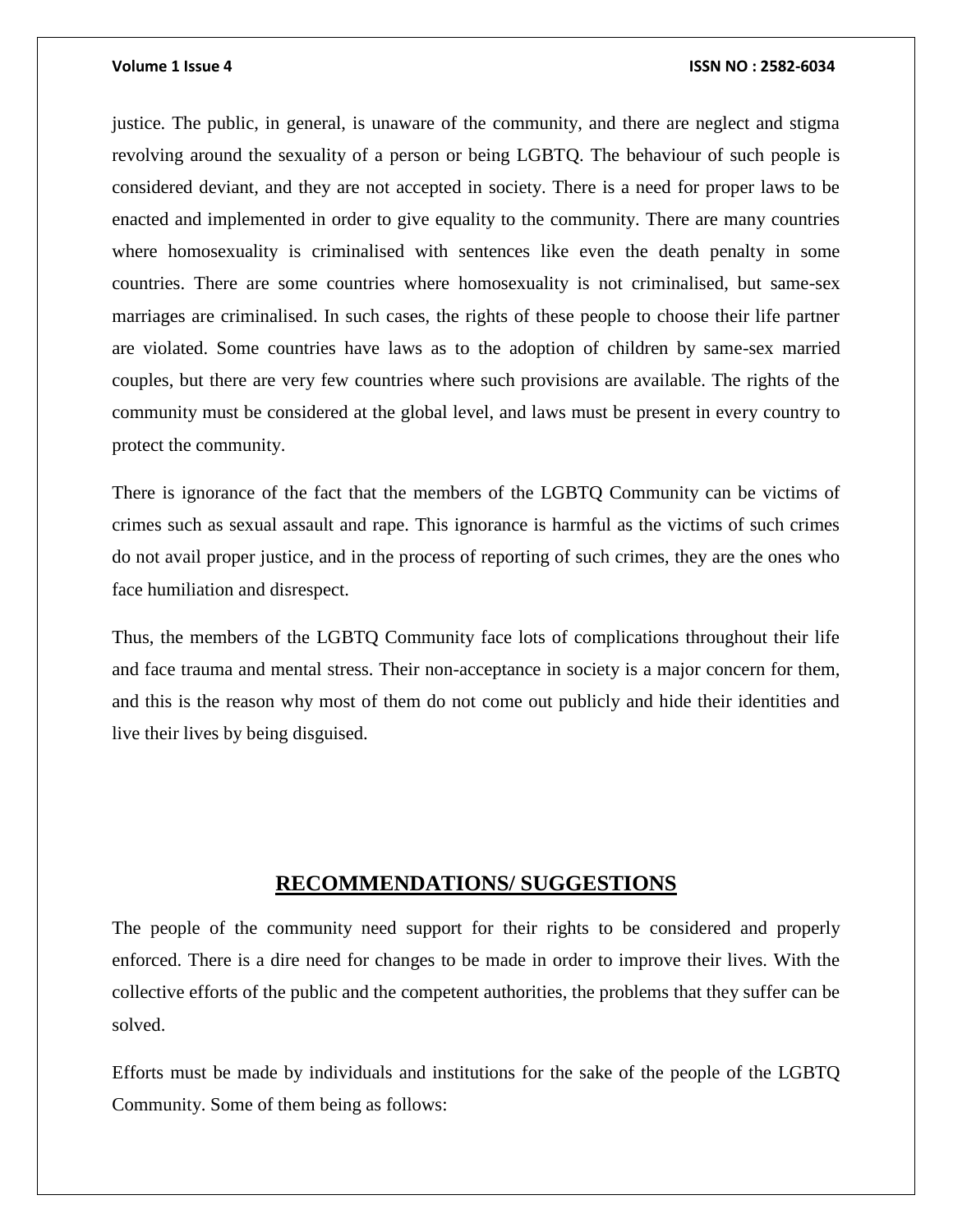- Supporting the members of the community, specifically people of colour, low income etc.
- Engaging staff in public education regarding issues distressing LGBT
- Schools and education programmes must focus on sensitising young minds about the community and thus create awareness at the most basic level.
- Media can help in changing the mindset of the society by reporting LGBT issues and encouraging a culture of acceptance, broad-mindedness and liberty for minorities.
- It must be ensured that general health, social care services are made available in a way that is accessible to LGBT people.
- Workplace and workplace culture must be made kind and more inclusive of the LGBTQ people to prevent harassment at the workplace and provide employment opportunities to the community.
- The domestic violence law pertaining to the LGBTQ must be expanded in a way to include parental violence and partner violence as well.
- The police forceneeds sensitisation on LGBTQ issues and fundamental human rights so that the LGBTQ people go through proper treatment at the hands of the police when they file for a grievance.

## **REFERENCES**

- <span id="page-19-0"></span><https://gaycenter.org/about/lgbtq/>
- <https://lbgtrc.msu.edu/educational-resources/glossary-of-lgbtq-terms/>
- [https://www.theguardian.com/world/2017/jul/27/gay-relationships-still-criminalised-countries](https://www.theguardian.com/world/2017/jul/27/gay-relationships-still-criminalised-countries-report)[report](https://www.theguardian.com/world/2017/jul/27/gay-relationships-still-criminalised-countries-report)
- [https://assets2.hrc.org/files/assets/resources/Hatecrimesandviolenceagainstlgbtpeople\\_2009.p](https://assets2.hrc.org/files/assets/resources/Hatecrimesandviolenceagainstlgbtpeople_2009.pdf) [df](https://assets2.hrc.org/files/assets/resources/Hatecrimesandviolenceagainstlgbtpeople_2009.pdf)
- [https://www.ijims.com/uploads/cae8049d138e24ed7f5azppd\\_597.pdf](https://www.ijims.com/uploads/cae8049d138e24ed7f5azppd_597.pdf)
- [https://www.forbes.com/sites/ericbachman/2019/05/30/what-is-the-equality-act-and-what](https://www.forbes.com/sites/ericbachman/2019/05/30/what-is-the-equality-act-and-what-will-happen-if-it-becomes-a-law/)[will-happen-if-it-becomes-a-law/](https://www.forbes.com/sites/ericbachman/2019/05/30/what-is-the-equality-act-and-what-will-happen-if-it-becomes-a-law/)
- <http://socialjustice.nic.in/writereaddata/UploadFile/TG%20bill%20gazette.pdf>
- The CDC's National Intimate Partner and Sexual Violence Survey, centre for disease control and preventio[n https://www.cdc.gov/violenceprevention/datasources/nisvs/index.html](https://www.cdc.gov/violenceprevention/datasources/nisvs/index.html)